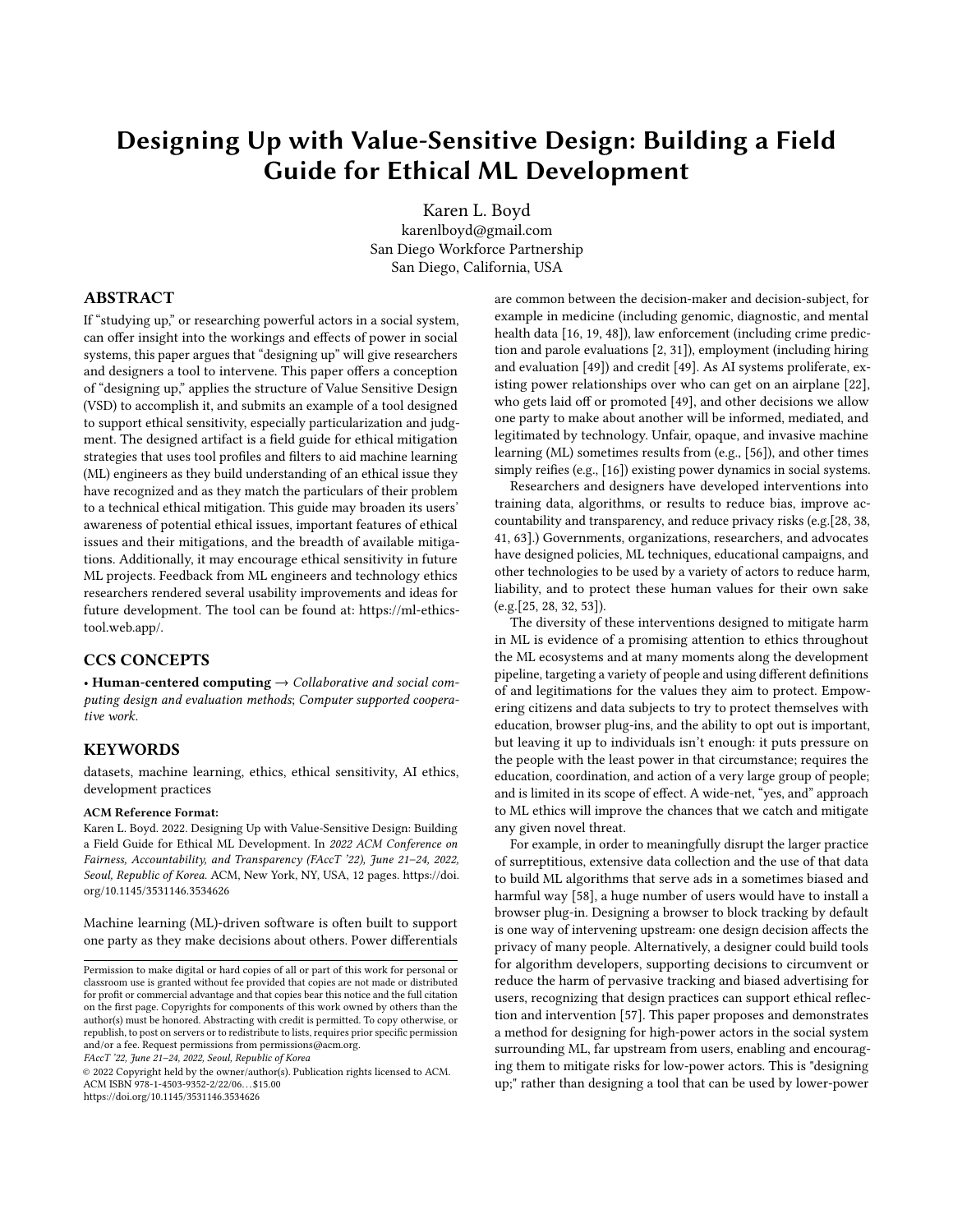people to protect themselves, it's designing a tool that can be used by high-power, upstream actors to make choices that protect many. The designed tool can be found at https://ml-ethics-tool.web.app/

I employ Value Sensitive Design [\[29\]](#page-9-7) to the project of designing up for machine learning engineers: explicitly defending the values of lower-power actors while designing a field guide to support machine learning engineers as they build an understanding of a potential ethical issue in their work and decide whether and how to act on it. I used ethical sensitivity [\[11\]](#page-9-8) to operationalize the activities of building understanding as "particularization" and deciding how to act as "judgment." Using conceptual and empirical investigations, I identified key aspects of fit between ethical problems and mitigation tools. Then, I designed a search tool that allows engineers to search using these key aspects of fit. I hope this tool will make it easier and more efficient for ML engineers to understand and address ethical problems in their work and introduce ML engineers, educators, students, managers, and researchers to the broad range of ethical ML research and design. The tool can be filtered by key aspects of the ethical problem and its technical context; each mitigation strategy has a profile that describes in more detail key features and links to content sought by engineers; and users can participate and expand the project by suggesting edits, submitting tool profiles, or forking the project. It targets key harms created or propagated by ML– including privacy threats, outcome unfairness, procedural unfairness, lack of diversity, and lack of transparency– and intervenes with high-power actors who are upstream enough to mitigate harm.

# 1 BACKGROUND

The aims and methods of this project were inspired by "designing up," structured by ethical sensitivity (especially particularization and judgment), and accomplished using value sensitive design (VSD).

## 1.1 Designing Up

Laura Nader encouraged anthropologists to not only study groups that are lower power in a social system, but also those in middleand high-power positions. She notes that people with high power in social systems have broad public impact and responsibility [\[47\]](#page-10-10). If we replace her phrases relating to "studying" with "designing" and apply the discussion of people with high institutional power to those who build, sell, and use algorithms, we can repurpose some of her motivation as a call to action for designers in the age of proliferating and powerful algorithms:

"the quality of life and our lives themselves my depend on the extent to which [designers intervene with] those who shape [socially-consequential algorithms] and actually control [their design, implementation, and use]. The [practice of design] is confronted with an unprecedented situation– never before have so few, by their actions and inactions, had the power of live and death over so many members of the species."

Nader says that studying those in power in social systems allows us to "flip" our questions: "Instead of asking why some people are poor, we would ask why other people are so affluent?" This allows us to understand and critique power in social systems. Studying up has had a significant impact on the field of anthropology [\[33\]](#page-10-11) and has informed the study of technologists [\[55\]](#page-10-12). Designing up is not a method, but an orientation. It is not opposed, but complementary to other methods, movements, and values: a person can design up for accessibility, fairness, transparency, intersectional justice, or trans rights. They can use any of a variety of design methods to do so. It is also not a replacement for, but a complement to other design orientations: we want to recruit, but not rely on powerful actors to change the world for the better.

In FAccT, Barabas et al. argued for an analogous reorientation in data science [\[3\]](#page-9-9). In their case study, they executed a similar flip: rather than studying re-offense risk of prospective parolees (a project noted for its racial bias [\[2\]](#page-9-2)), they focus on judges and judicial culture. They argue that data scientists who study up "could lay the foundation for more robust forms of accountability and deeper understandings of the structural factors that produce undesirable social outcomes via algorithmic systems."

This project echoes the call for designing up using data science, and extends it to designing for data science development, answering the call for supports for ethical algorithm design that are integrated into technologists' workflows and adaptable to organizational and industry contexts [\[21,](#page-9-10) [44\]](#page-10-13). Inspired by Irani's encouragement to use design to intervene "upstream" from harm [\[39,](#page-10-14) [40\]](#page-10-15), I will use Value Sensitive Design (VSD) [\[29\]](#page-9-7) to design a tool for data scientists and ML engineers to make it easier for them to employ ethical mitigations. VSD includes empirical investigations, which allow us to  $study$  up– with the aim of better understanding the workings of power in the design of influential technologies– and technical investigations that will let us design up– with the goal of intervening in the early stages of ML development.

#### 1.2 Ethical Sensitivity

To reduce harms to fairness, privacy, and accountability from ML algorithms, this project aims to help ML engineers understand the particulars of and make decisions about the potential ethical problems in their work.

To operationalize these goals, I use the ethical sensitivity (ES) framework [\[11,](#page-9-8) [62\]](#page-10-16). ES describes a worker, focused on the technical aspects of their task, who experiences a paradigm shift (recognition) when they realize their task may be ethically consequential. They reflect and seek information about their situation: the particulars of the circumstances, opinions of relevant actors, stakeholder interests, relevant internal or external standards, resources, options, consequences of their options, and the relationship between the potential ethical issue and their own responsibilities (this stage is called particularization). Using what they learned, they formulate, select, and execute a judgment. Ethical sensitivity has been used to understand and intervene in many professions for decades [\[11,](#page-9-8) [62\]](#page-10-16), and has recently been used to describe the ethical behavior or ML engineers [\[12\]](#page-9-11). FAccT has demonstrated interest in ethical reflection among technology's designers and builders [\[6\]](#page-9-12); ethical sensitivity offers an option for conceptualizing and operationalizing it. This study extends the work on ethical sensitivity among technologists and uses ethical sensitivity as a guide for design.

This project focuses on the second and third activities: after a worker recognizes and ethical issue and begins the search for a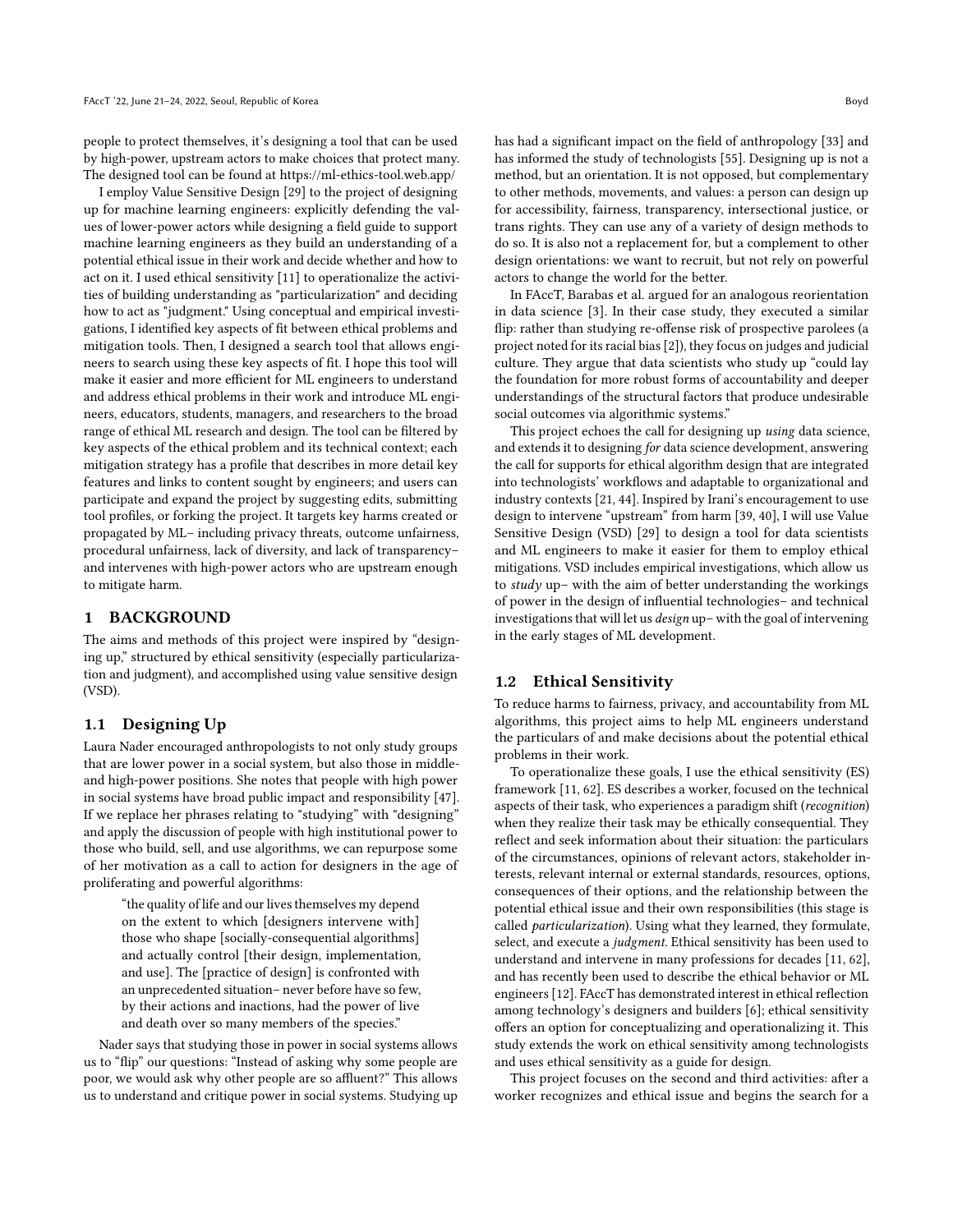mitigation tool, their goal may be direct (to make a judgment) but in order to select an effective mitigation tool, they must have an understanding of (at least) the features of the ethical problem and candidate mitigation tools. These details, and the appropriateness of the mitigation tool features for the problem features, are what I'll refer to as "fit" throughout this paper. This project investigates worker needs: what features of fit matter when evaluating options? What features are nice to have, but not essential? What elements of work context matter when seeking fit?

Particularization and judgment are not linear stages– a workers often make developmental judgments, seek more information, and re-evaluate [\[51\]](#page-10-17). However, analytically separating information seeking and reflection from the decisions they support will help us understand where framing of interventions should aim to help engineers with building understanding (e.g., informative messaging) or decision-making (e.g., persuasive messaging).

1.2.1 Particularization. Past work has observed ML engineers as they reflect and seek information about many types of "particulars" [\[12\]](#page-9-11). Just as in other industries [\[62\]](#page-10-16), particularization is broad. It can include external information and internal beliefs about features of the circumstance, the stakeholders, the ethical issue(s), options, resources, and consequences. This design project aims to directly support a key activity within particularization: seeking information about options.

Of course, types of particulars are interrelated. For example, in order to find an option, a person must understand some aspects of fit (e.g. do I need something that mitigates bias in performance or outcomes? Do I need to have groups labeled?) and identify the features of their problem and prospective options to see whether they are suited. In order to evaluate fit, they must be able to predict consequences of each option; identify needed and available resources; and define (at least intuitively) success, failure, and acceptable risks.

As part of empirical investigations, this project observes and accounts for broad particularization among engineers who have recently become aware of an ethical issue and engineers engaged in the more narrow task of seeking options.

1.2.2 Judgment. Rest's foundational work describing what was then called "moral sensitivity" informs my conceptualization of judgment. He identifies three activities: "formulating the morally ideal course of action; deciding what one actually intends to do; or executing and implementing what one intends to do" [\[52\]](#page-10-18).

The "moral ideal" in Rest's definition is subjective– it is ideal to the person making the judgment– but the involvement of a subjective moral ideal has implications for this study. This paper focuses on identifying ML engineers' intentions, but necessarily remains aware that some may prefer to report what they see as the moral ideal to a researcher; that in a real work situation, organizational and interpersonal factors may influence engineers' perceptions, options, and intentions; and that their perspective or options could change as they attempt to execute a decision. Therefore, although the affordances of the final design focus on presenting options and features of fit, the interface also supports two secondary goals: education about the variety of conceptions of "morally ideal" courses of action and about tools to facilitate execution in real work settings.

# 2 DESIGN PROBLEM

Imagine you are an ML engineer and you have recognized a potential ethical issue at work. Maybe you noticed different predictions among demographic groups in your model. You decide to learn more, so you search for a popular fairness toolkit that was recommended to you.

On the website, you find links to code, tutorials, a paper, videos, and more. You scroll until you find options for identifying bias in ML algorithms (labeled for example, "Equal Opportunity difference: The difference of true positive rates between the unprivileged and privileged groups;" "Mahalanobis Distance: The average Mahalanobis distance between the samples from the two datasets;" and "Manhattan Distance: the average Manhattan distance between the samples from the two datasets") and options for bias mitigation algorithms (labeled for example, "Reweighing: Use to mitigate bias in training data. Modifies the weights of different training examples" and "Disparate Impact Remover: Use to mitigate bias in training data. Edits feature values to improve group fairness.") Clicking on any of these options brings you to a GitHub page with welldocumented code that you can download and start working with right away.

This is undoubtedly a useful resource: it offers all of the features that participants pointed to as desirable: code, tutorials, and videos. However, it may be difficult to navigate without a highly particularized understanding of the circumstance, resources, options, and consequences you are facing. If you are not familiar with what a "Manhattan Distance" is, the fact that you can determine the Manhattan distance between two distributions isn't likely to help you decide whether that is the mitigation you need. Perhaps you notice a technique that claims to improve group fairness, and you start to implement it, only to realize that it works only for groups that are explicitly defined by a feature in the data, which you can't accomplish with your data.

The goal of this project is to help machine learning engineers quickly build the understanding necessary to select an appropriate technical intervention and surface key aspects of fit to support judgment. This paper describes a Value Sensitive Design study aimed at developing a guide to ethical mitigations that considers the needs and practices of machine learning engineers while supporting the interests of lower-power stakeholders.

# 3 DESIGN

Value Sensitive Design uses iterative conceptual, technical, and empirical methods to develop designs that reflect the values of key stakeholders. This section describes how I used Value Sensitive Design to "design up" for higher-power actors in ML and to meet the following design goals:

- (1) Enhance users' ability to recognize, particularize, and make judgments about technical mitigations for known ethical problems in training data.
- (2) Improve awareness of existing and new technical interventions among practitioners and researchers.
- (3) Empower trainers, educators, and leaders in ML with structured and restructurable information about technical interventions for ethical concerns in training data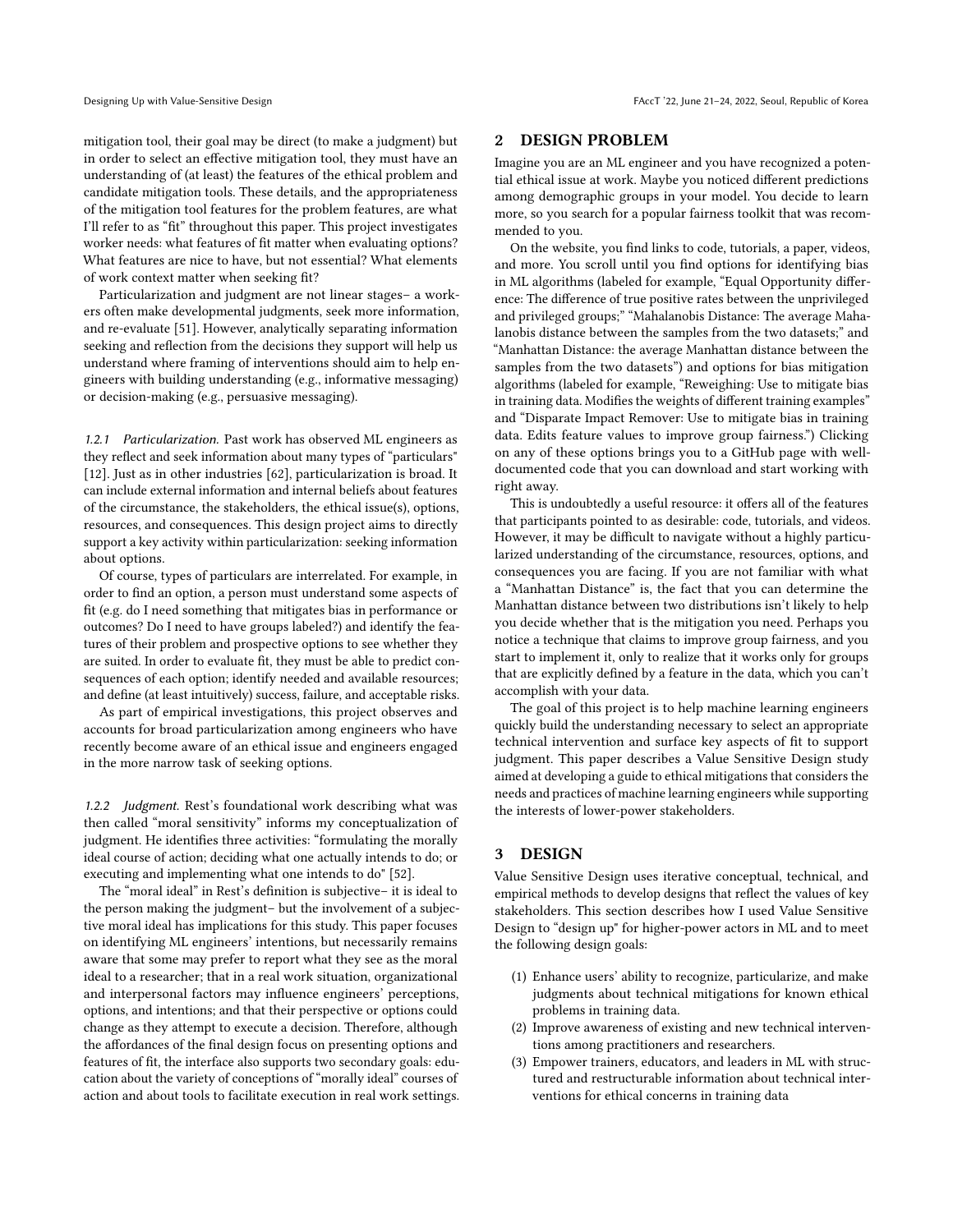(4) Achieve above design goals while minimizing interruption to ML engineers' work practices

These design goals were developed during conceptual investigations.

#### 3.1 Conceptual Investigations

To identify design goals, I conducted a stakeholder analysis. The impacts of machine learning on stakeholders is a well-studied problem: I read research articles about potential problems and harms in ML [\[5,](#page-9-13) [54,](#page-10-19) [56\]](#page-10-2), their measurement [\[1,](#page-9-14) [10,](#page-9-15) [13,](#page-9-16) [14,](#page-9-17) [24,](#page-9-18) [42,](#page-10-20) [45,](#page-10-21) [58,](#page-10-8) [60\]](#page-10-22), values and operationalizing them [\[25–](#page-9-6)[27,](#page-9-19) [35,](#page-10-23) [36,](#page-10-24) [61\]](#page-10-25), and interventions, their motivations, and impacts [\[8,](#page-9-20) [9,](#page-9-21) [15,](#page-9-22) [18,](#page-9-23) [20,](#page-9-24) [28,](#page-9-5) [41,](#page-10-4) [64\]](#page-10-26). I also included some papers about generalized Artificial Intelligence, after noting that some machine learning is done to support the development of future general intelligence [\[34,](#page-10-27) [59\]](#page-10-28). I identified stakeholder groups and used the literature to list potential benefits and harms a guide for ML engineers could have for each, values implicated by the potential benefits and harms, and potential value conflicts among stakeholders (see: Supplementary Material). I also retained any paper that described an ethical mitigation strategy in a list so that they could be included in the ML Ethics tool.

ML engineers, their managers, and educators are the direct stakeholders: they will be using the system. However, the people whose interests are under threat by unethical ML are the people downstream. For the purposes of designing up, I considered direct stakeholders needs in terms of usability, and adoptability– optional tools won't be used if they are uninteresting, difficult to navigate, or worse than the existing solution– but chose to prioritize reducing risks to the vulnerable, low-power actors in the system, namely data subjects, citizens, future citizens, and underrepresented groups.

Prioritizing values of lower-power stakeholders in a design for higher-power ones requires a similar "flip" to the ones used by Nader and Barabas et al. [\[3,](#page-9-9) [47\]](#page-10-10) It prompts a switch from a defensive posture (encouraging people to protect themselves: read the privacy policy, install an extension, don't use that service) to an offensive one, in which we encourage engineers to catch and deal with potential threats. This guided the selection of ethical sensitivity as a framework and its support as a design goal. Past work in ethical sensitivity with ML engineers suggests that ML engineers may largely be ethically sensitive, may not see the recognition of ethical issues to be part of their responsibility, but respond well to signals that ethics is part of the task at hand. An ethical field guide, especially if used by others in their organization or occupation, can serve as such a signal, much like Datasheets seem to [\[12\]](#page-9-11).

Holstein et al. identified several disconnects between the needs of ML engineers and the offerings of ML fairness research in 2018 [\[37\]](#page-10-29) that helped me decide to use a series of filters. Holstein et al. identified a lack of tools about data collection (alongside a desire among engineers to intervene in data collection and curation), workers' concerns about their own blind spots about sources of unfairness, needs for proactive and holistic auditing tools, and challenges around addressing problems once they've been detected.

Before undertaking the empirical work, I conducted nine pilot interviews with ML engineers and data scientists aimed at understanding their existing training data workflows. I used this information along with another interview study focusing on the needs

of ML engineers in industry [\[37\]](#page-10-29) to form my understanding of their perspectives and practices and to guide the development of the empirical work.

## 3.2 Empirical Investigations

I targeted empirical investigations to collect three kinds of data: reports about how participants understood their particularization habits in the context of their occupational and organizational environment; observations of how participants particularized when first presented with ethically problematic data; and observations of participants seeking options for how to move forward. To those ends, I either asked participants direct questions about particularization in their workplace, asked them to particularize on their own (with no guide), asked them about a draft in development, or asked them to particularize using a popular AI Fairness toolkit available online. Table [1](#page-4-0) shows how participants were distributed among these activities.

23 machine learning engineers participated. They had between a few months and 15 years experience with machine learning (an average of three years). One volunteer, two ML managers, eight students, and 12 ML workers participated. Two worked or wanted to work primarily in academia, 15 worked or wanted to work primarily in industry, two expressed interest in working in both, and four were unclear or unsure. Participants were recruited from a ML meetup group the author attends (6), referral from other participants (7), and several internet forums (/r/machinelearning, /r/artificial, /r/datascience, and hackernews.com). Participants needed to be 18 years or older and consider themselves data scientists, machine learning engineers, or people who worked with training data, data science, or ML algorithms.

3.2.1 Questions. Twelve participants were asked direct questions about what information they would look for and from where. Questions included:

- (1) Have you ever encountered an ethical issue in your work? What did you do?
- (2) Where would you go for information if you weren't sure about the ethics of something, or to decide what to do?
- (3) What sources for information about ethical issues and interventions do you trust?

3.2.2 Particularizing without a tool. Eleven participants were asked to particularize on their own with the following prompt after discussing a facial recognition dataset intended to be used to identify thieves. I gave participants the following prompt: "For the next step, I'll ask you to imagine that after a few weeks of working with this data, you and your team noticed that there were a lot more men than women and that there were some skin tones not represented well in the data." I asked them to think aloud as they decided what to do next and indicated they could use the internet or any of their own resources.

The goals of this task was to observe the information, sources, and types participants would search for given unguided access to web resources. If they engaged in reflection, what did they reflect about? What kinds of examples, legitimations, beliefs, and preferences do they rely on when building an understanding of the problem and working toward a judgment? This open-ended task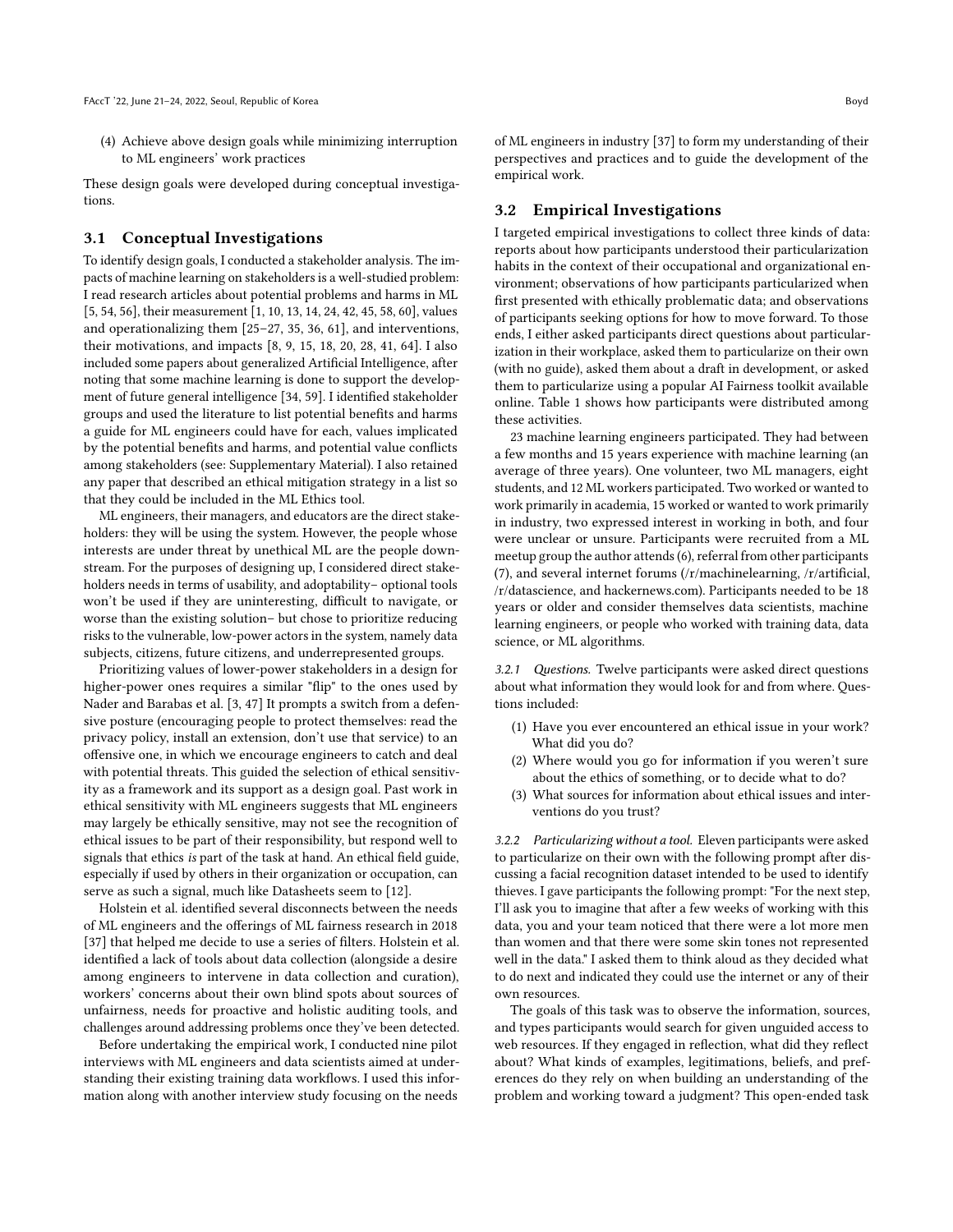<span id="page-4-0"></span>

#### Table 1: Empirical Investigations and Participants

| Exercise                            | Participants                                                                                                           |
|-------------------------------------|------------------------------------------------------------------------------------------------------------------------|
| Questions                           | P <sub>1</sub> , P <sub>2</sub> , P <sub>3</sub> , P <sub>6</sub> , P <sub>7</sub> , P <sub>8</sub> , P <sub>9</sub> , |
|                                     | P11, P12, P14, P20, P22                                                                                                |
| Particularize without tool          | P <sub>1</sub> , P <sub>2</sub> , P <sub>3</sub> , P <sub>4</sub> , P <sub>7</sub> , P <sub>8</sub> , P <sub>9</sub> , |
|                                     | P <sub>10</sub> , P <sub>12</sub> , P <sub>13</sub> , P <sub>19</sub>                                                  |
| Review or particularize with Draft  | P <sub>5</sub> , P <sub>6</sub> , P <sub>9</sub>                                                                       |
| Particularize with existing toolkit | P <sub>15</sub> , P <sub>16</sub> , P <sub>18</sub> , P <sub>19</sub> , P <sub>21</sub> , P <sub>23</sub>              |

allowed me to collect data about particularization in general among machine learning engineers.

3.2.3 Particularization with draft. The original plan for the empirical investigations was to iteratively develop a draft, giving participants prototypes as the design developed. In practice, however, I found that the low fidelity and narrowly-scoped drafts I was able to produce between sessions didn't generate meaningful data about their utility for particularization. Three participants used a draft until I determined that I could instead get particularization information by asking participants to use an existing, thorough, high-fidelity toolkit.

3.2.4 Particularization with toolkit. Six participants were asked to search for a mitigation for a fairness problem in the facial recognition data using an existing toolkit. The goal of this task was to identify barriers to search, salient or sought for features of mitigation candidates, and types of information they sought about mitigation candidates. This task collected more specific data about search practices around options.

## 3.3 Technical

The technical investigations integrated findings from empirical and conceptual investigations (see: Section [4](#page-4-1) into an filterable guide to ethical mitigation strategies.

Instead of making an inexpert prototype myself, I hired a professional programmer who had experience in free and open source software, web application development, and ML. Because of his specialized knowledge in ML technology and the cultural background of engineering, he also ended up serving in a role similar to that of an informant: he offered valuable technical and usability insight to the prototype based on his experience with the ML community. Notably, he helped me phrase my filter categories more clearly. For example, I had mitigation strategies classified by "group" (including "detect," "mitigate," "plan," and "report") and ethical issues. He encouraged rewrite the filters as phrases, like "My objective is to: detect ethical issues in my model," or "mitigate an existing harm." "My ethical concern is: reducing unjust discriminatory outcomes," or "ensuring equal performance across subsets." The result of hiring this programmer is a prototype that is competently built, an interface that is legible to people in the community, and code that is comprehensible to people who would like to contribute to the open source project. [1](#page-4-2)

# <span id="page-4-1"></span>4 FINDINGS

This section reviews the findings from conceptual and empirical investigations and how they were integrated in the technical investigations. For reference, screenshots of the designed artifact are included in Supplementary material, or you can interact with the tool at https://ml-ethics-tool.web.app/.

## 4.1 Conceptual Results

Based on the stakeholder analysis, I defined several supported values and wrote working conceptualizations for them.

Usability: the designed artifact should accomplish its other goals with minimal disruption to existing practices.

Productivity: the artifact should allow workers to accomplish as much or more work with the artifact as they did without it for a similar amount of time and effort.

Adaptability: the artifact's structure and components should be able to be updated as technology and practices change; the artifact's structure and components should be able to be tailored to suit particular situations; the artifact's structure and components should be able to be expanded to encompass other values, new mitigation strategies, and other goals.

I had initially conceptualized the tool as supporting fairness in ML, but during later investigations, filters for search and exploration emerged as a way of supporting particularization while surfacing relevant mitigation strategies. Filters also allow the tool to easily scale to support multiple values in ML design without compromising usability and even include papers describing different conceptions of those values. Therefore, I expanded the scope of the tool to include privacy, accountability, and other values, and did not write working conceptualizations of supported values, preferring instead for engineers to build those conceptions as they particularize based on relevant expert opinions surfaced in their search. Another benefit of this feature is flexibility as definitions of values evolve [\[38\]](#page-10-3) and technology and society change to generate or recognize new harms, like polarization in social media [\[17\]](#page-9-25) and demographic representativeness in portrayals of occupations [\[23\]](#page-9-26).

## 4.2 Empirical Results

Participants sought out high-level information sources– like blogs, videos, and Wikipedia articles– along with academic articles and code. They wanted to know how candidate interventions functioned and how they fit with the problem at hand. Participants discussed seven aspects of fit, five of which are supported in the final design.

The following sections provide detail on the sources and types of information participants sought, their reasoning, how the information they found contributed to particularization. It also identifies the aspects of fit participants were interested in and explains how I selected which to support.

4.2.1 Information seeking: sources and types. Participants relied on secondary sources, like blog posts, videos, and Wikipedia articles, for general guidance and primary sources, like code and academic articles, for detailed understanding when seeking information about ways to mitigate fairness threats in facial recognition.

<span id="page-4-2"></span><sup>1</sup>https://github.com/bsmith418/ml-ethics-tool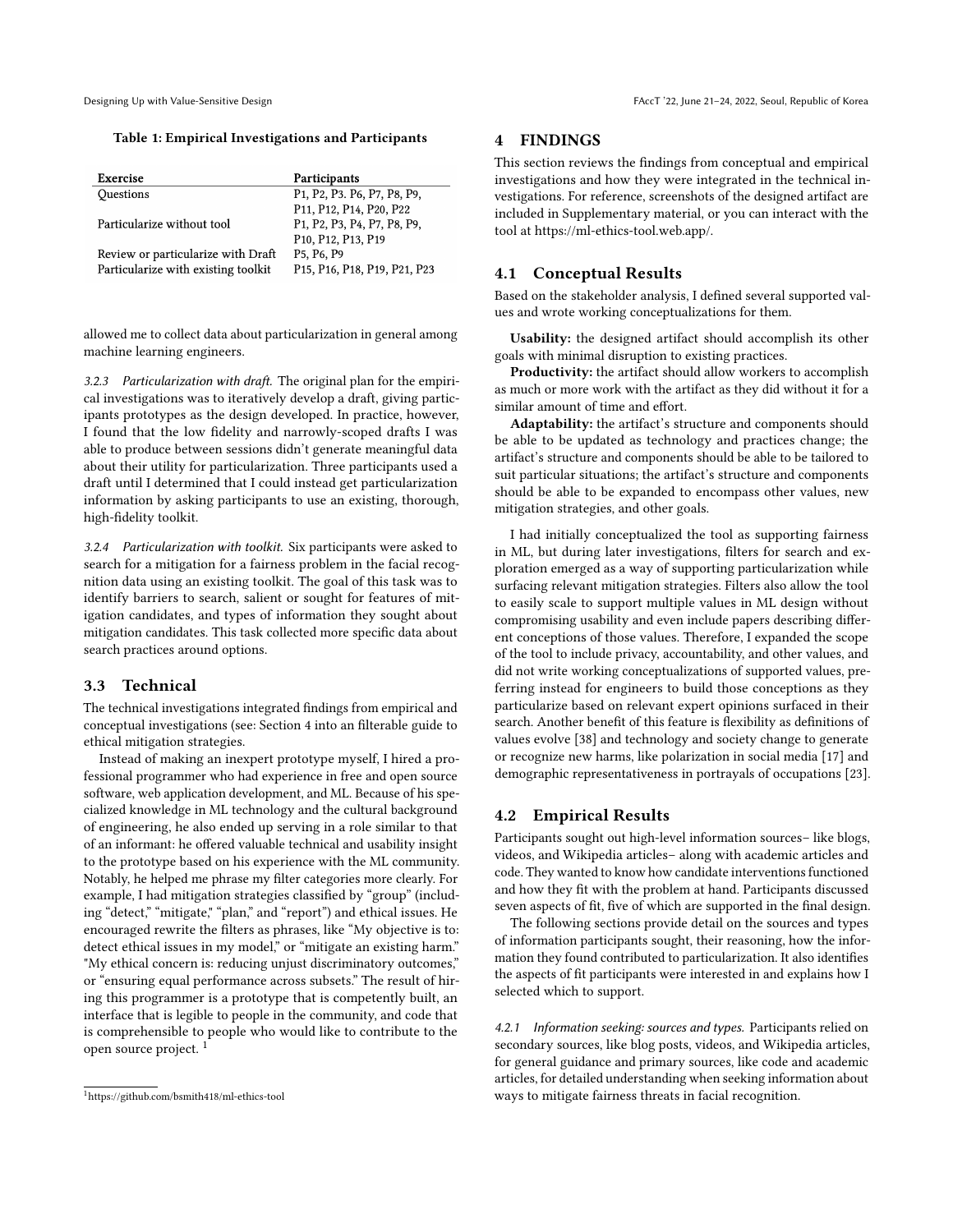High-level sources Participants used blog posts, videos, Wikipedia, and similar summaries of techniques, problems, and interventions. They tended to use these either as a primer to understand how a technology works or to refer them to more specific resources. While particularizing with an existing tool, P23 explains:

"The first thing I look for is like a brief intro. . . demonstration or what a brief introduction on what each algorithm can do, and in which situations it can be helpful. So that's the first thing, the most practical thing. And I see now that there's some videos here, I'll probably look into this as well. But my first big reaction is to get as much information, practical information as I can. . . What do they do? And then how do they work? and then have to see the code eventually, but I will first get the general sense."

Participants who had less experience with facial recognition or computer vision in general used several high-level secondary sources to understand the technology. For example, P8 searched "how does facial recognition work?" while particularizing without a draft and found a video on YouTube by the same name. They scrubbed through, looking for information about how images are processed. They also searched Google for "face detection" and selected Wikipedia. After building more technical understanding, they searched Google for "bias in machine learning facial recognition," selected a Medium post, then followed a link to "Man is to Programmer as woman is to homemaker? Debiasing word embeddings." [\[10\]](#page-9-15)

P19, P8, and P20 used or mentioned Medium.com, and P7, P8, and P20 mentioned or used towardsdatascience.com as useful sources. P20 explained their use of blogs to narrow their search for primary sources:

"So you know, when I'm looking into Towards Data Science, or Medium or any of these other blogs, I'm looking for . . . the resources that they are pulling from so I can go direct to– OK perfect. One click and I'm already at a potentially good, you know, article, research paper, etc." -P20

Primary Sources Participants used two types of primary sources: code and academic papers.

P8, P15, P16, and P23 mentioned looking at code. While reviewing a draft, P6 explained how time pressure informed their use of highlevel sources and code:

"If I'm just kind of working on something like leisurely, I'll watch the video and see what's up and maybe read a little bit about it. But trying like, hey, we've got this arbitrary deadline . . . I'll get the code working. And then in the process of getting it working, that's when I'll actually learn, like, everything it's doing, which is a little bit easier than reading the whole thing, then putting it in and trying to get it working on, it saves a little bit of time."

I hope that by streamlining the search for mitigations, this tool can help relieve time pressure and support users thoroughly orienting to features of their context that may be important to ethical decisionmaking.

P4, P15, P18, and P20 used or mentioned academic papers or posters. P1, P4, P5, P6, and P10 discussed academic sources as credible and useful. Participants who discussed academic papers often engaged with questions of credibility.

In response to interview questions, P1 said "I tend to trust Google and all the academic papers that they produce." They noted that Google has struggled with ethical issues of their own, but noted that "there's a lot of tools that they provide that give you analytics, in terms of geography, of demographics of people and those sorts of things." P5 wondered about the credibility of papers on arxiv, a popular source of pre-prints, white papers, and unreviewed computer science papers: "would that be high enough quality? . . . sometimes you want to see what other people are doing, but it's sort of not up to par necessarily with [peer-reviewed] publication."

Participants appeared to trust academic papers, but often relied on summaries of papers on Medium.com, towardsdatascience.com, and other sources to ensure the relevance of a paper before downloading it. While reviewing a prototype, P6 indicated a preference for summarized content: "I kind of get annoyed . . . when I'm looking stuff up. A lot of the time you have to, to find exactly what you're looking for, you have to scroll through a whole paper. Whereas with how this [early prototype of the mitigation guide] is set up, you can find what you're looking for, and then read through the paper, which is ideally the way you want to do it before you waste your time reading the whole paper about something."

In response to these findings, tool profiles in the final design operate like a high-level resource (explaining the purpose, requirements, and operation of each strategy) but also consistently and clearly link to primary sources, like papers and code.

4.2.2 Information need. Participants were searching for how mitigations work and how they (don't) fit their problem and its sociotechnical context.

#### The "How"

Regardless of what sources they sought or terms they used, when considering a solution, participants wanted to understand how the mitigation works: what they would need in order to use the mitigation strategy and what, specifically, does it do. The design I landed on included linking to code, papers, and "other links," which may be tutorials, videos, and demonstrations as features of the tool profile. But how could I surface the "how?" While answering questions about particularization habits, P7 offered the metaphor that inspired the final design for surfacing this essential information:

"But when it comes to like, time constraints and you really are trying to extract some useful information out of it, then I would just like, go to the important point pointers, like what are the ingredients and what is the procedure? And so, because that's the first thing I would obviously look at as like, ingredients, if if I have the ingredients only then I can move on to procedure because there's no point of doing the procedure and when you come back, like come to the Step five, you realize that there are no ingredients." -P7

"Ingredients" and "procedure" became fields in the initial design, and are now called "requirements for use" and "overview of procedure," after my informant encouraged me to specify.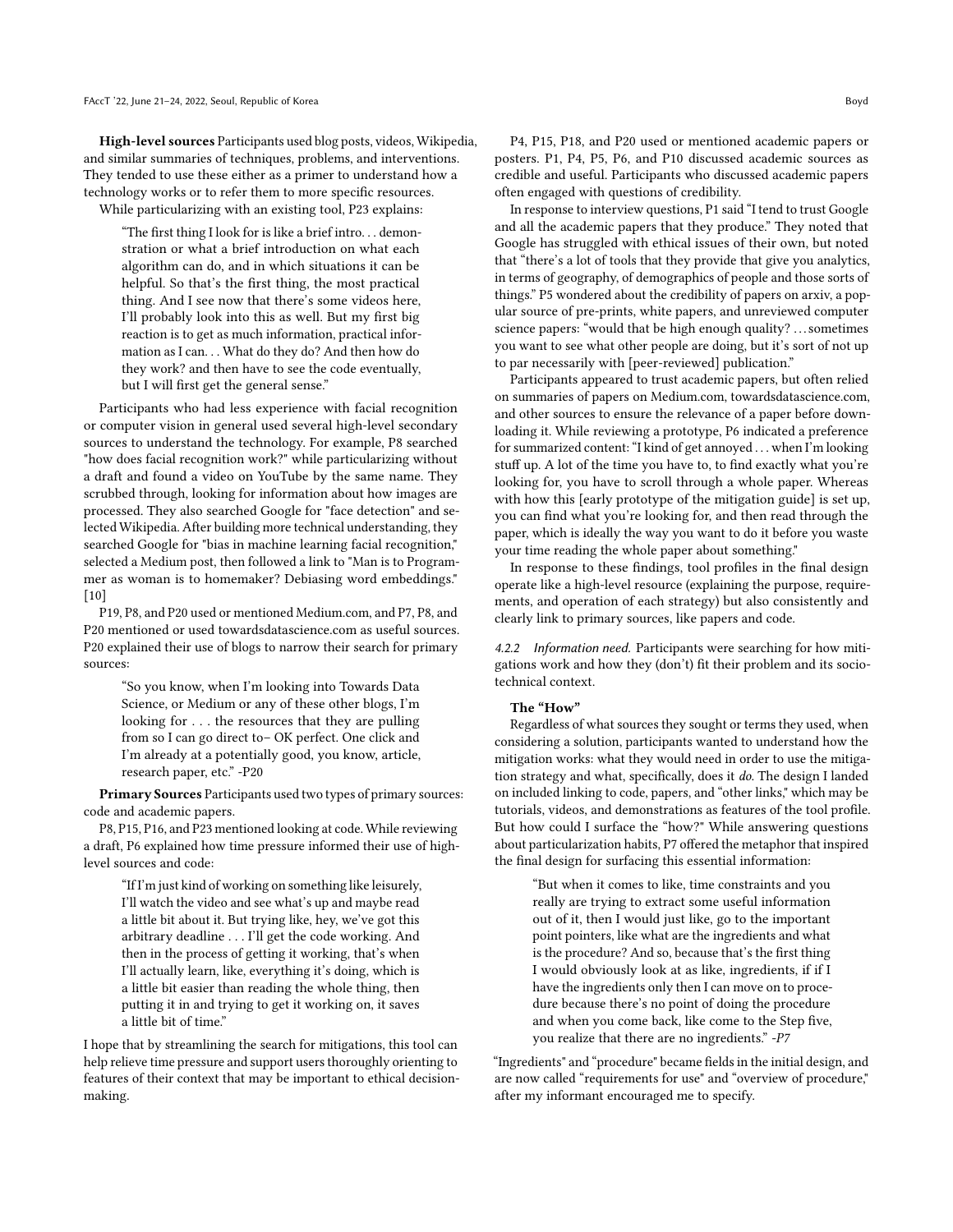#### Fit

Several participants' search terms included more than one feature of fit. For example "bias in machine learning facial recognition" (P20), reflecting the need to filter results by multiple areas of fit– a ethical issue (bias) and an ML field (facial recognition)– at the same time.

While looking for a mitigation without a guide, P6 discussed their use of high-level and specific sources to understand fit: "he's attached a video here, so I might just watch that and see how it works instead of having to read it all, but I usually go to just the download or just copy and paste all of this [code] right here. . .the first thing I want to do is get it running and see how it works, what it does, and what kind of changes I have to make to it to make it useful for me."

Although P15 would have preferred to find a mitigation that was tailored to the facial recognition problem, while particularizing with an existing tool, they found mitigation built for a different circumstance "The issue is that if it's only, say, defined for binary classification, then it's not really that relevant unless we can formulate our problem in such a manner," but they also said "I'd certainly keep it in the back of my mind."

These quotes illustrate a pattern: participants wanted to know how much integration work they had to do– in other words, what changes would they have to make to the mitigation they found to make it fit their problem. Generally, participants aimed to find a mitigation that requires less integration work, rather than more, however, P6 implied there is always some integration work that needs to be done, so a the lack of a perfect fit is not a deal-breaker.

The tool I designed supports five areas of fit surfaced in the empirical investigations: objective, development stage, ML technique, data type (broadly), and ethical concern. The two areas of fit I chose not to support were application domain and detailed data types (see "Unsupported Fit" below). Filters allow searchers to find mitigations that fit all supported dimensions of fit, if they exist, or to broaden their result set by prioritizing. To further tailor fit, a tool profile supports adding additional details through tags and notes.

Development Stage Ethical mitigations in ML into three categories, based on whether they intervene in the input, the process, or the output [\[28\]](#page-9-5). Participants rarely included developmental stage terms (like "training data" or "before training") in their search terms, but it was frequently a part of participants' problem framing: they considered image augmentation and manipulation techniques rather than processing or post-processing mitigations.

P18 brought up the need for more exploratory tools while particularizing with an existing tool and, in doing so, revealed an awareness of the need for developmental stage fit.

"Yeah, I think it's important to do more detection because this [NeurIPs paper] is more about post-process bias mitigation. I'm not sure how you could just choose this out of the box on your data . . .I think this will definitely require someone to actually know what the data is."

This comment about post-processing, though, came after seven minutes of searching through the paper and discussing whether it actually intervened post-processing, or whether it detected problems post-processing, but actually intervened in training data. This motivated me to allow users to filter by intervention point "collecting/cleaning data," "training my model," and "post-training" in order highlight developmental stage as an important problem feature and help users avoid this confusion.

Objective As P18 mentioned, identifying and measuring the extent of an ethical concern can offer important information to guide the selection of a mitigation. Detection tools can also support an engineer who needs to advocate within their organization for spending some time or resources to address a problem.

These two objectives, "detect" and "mitigate," were the focus of all the options-seeking search and browsing behavior among my participants. However, two other objectives were represented in the list of interventions I compiled during the conceptual investigations, and which I thought were important to include: planning and reporting.

Papers that may help with planning include reviews of interventions in an area (e.g.,[\[25\]](#page-9-6), papers that disambiguate important concepts and present formal models (e.g., [\[26\]](#page-9-27)), warn of unanticipated problems (e.g., [\[61\]](#page-10-25)), or propose a new high-level approach (e.g., [\[42\]](#page-10-20)). Reporting papers generally offer standard documentation that can be used to describe a data set (e.g., [\[30\]](#page-9-28)) or model (e.g [\[46\]](#page-10-30)). Planning and reporting resources may benefit ML engineers, but engineers may not be aware of their importance, or even their existence.

ML Field or Technique Many participants included the ML field in their search queries, cited it as a reason for looking further into or disqualifying a mitigation strategy, and relied on it when contrasting the task at hand with their own experience. It also stands to reason that an engineer seeking a paper about working with word embeddings need not be presented papers designed to intervene in facial recognition and vice versa.

However, selecting the options for the filter categories proved to be more complicated than I expected. Some fields, like Natural Language Processing, seemed to be fairly well-defined, both in participants' discussions and in the literature, but others were not. Should facial detection and object detection be in the same category, or separate? Responding to an interview question, P19 contended with this ambiguity:"For me personally, this is a new domain. A lot of the machine learning I have experience working with . . . they usually use biomedical or biology examples . . . still computer vision, but a different type of image."

Ultimately, I decided use the list of mitigation strategies I'd already collected to select filter options: if there were more than two mitigations in a category, I included it. This meant that face detection and recognition did get a category separate from other types of computer vision. To ensure that this initial decision doesn't limit the usefulness of the tool as technology changes, the final design uses a filtering system that makes it fairly easy to add new categories.

Data Types When discussing the potential usefulness of this tool, participants emphasized data type in their searches and discussions.

While we talked about their workplace, P5 described the most specific search patterns of any participant: "I would specifically look up MRI data. I would look up whatever I want to do 'for MRI data' . . . First, by the [part of the body] and then modality." When discussing a prototype for a search guide, P5 mentioned they'd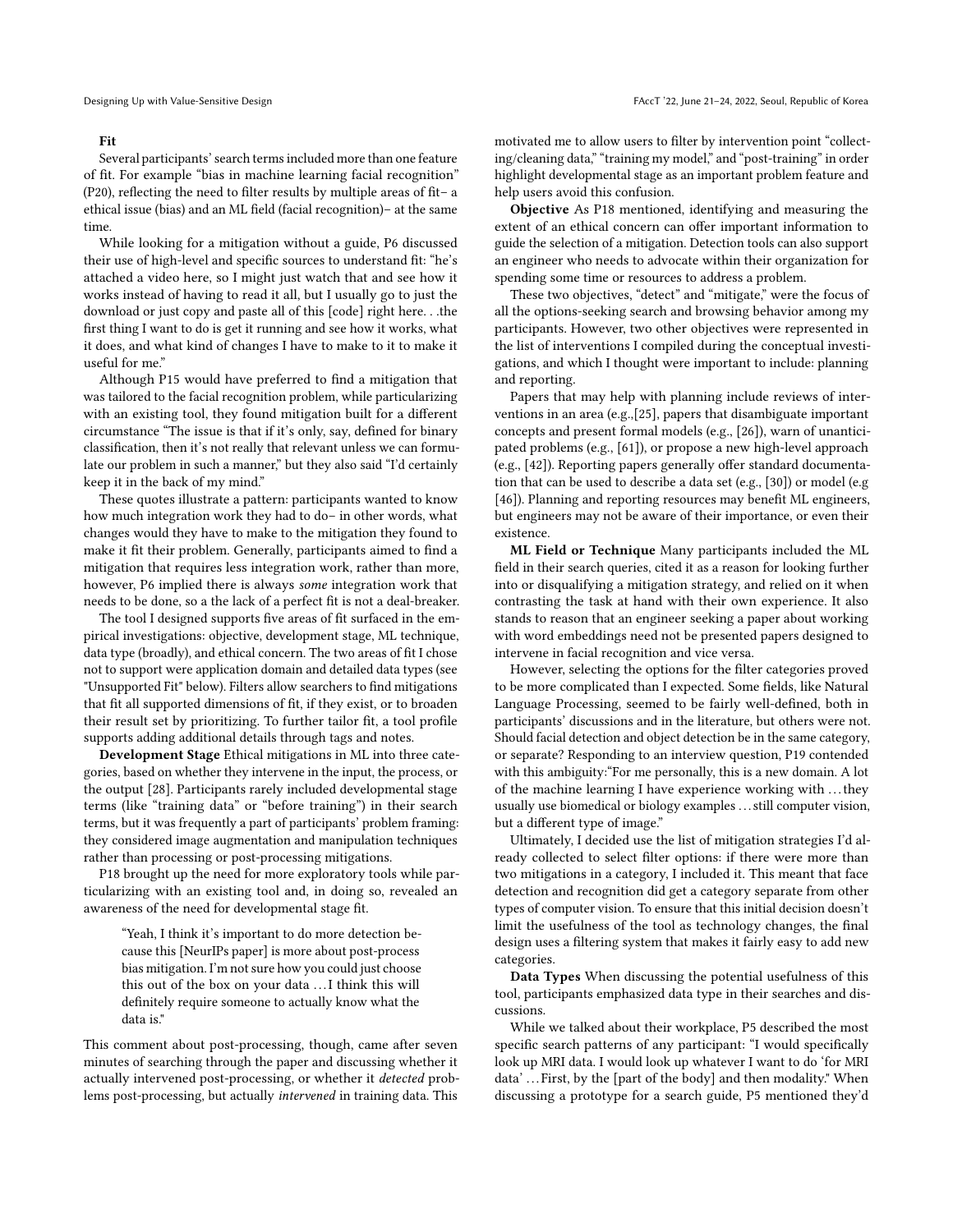be interested a data type feature, "So maybe sorting by your data set would be more helpful than by algorithm." When discussing the tool prototype, they suggested searching by data type to allow reasoning about causes of bias: "So that would be interesting to look at too. . . if you can think of like different sorts of data sets and try and find out where the bias comes from in each."

Options for the data type filter were derived from the list compiled in the conceptual investigation: text data, image data, tabular data, and other data. Granular data types can be included in the tool profile.

Coding Language While particularizing with an existing tool, P18 mentioned that they prefer finding solutions that are built for the coding environment or language they work in: "But I work in MATLAB so I always use something from MATLAB."

P19 indicated that this is a guiding feature in search: "Specifically for myself, I work a lot with Python. So [search terms] as simple as 'Python, open source, ML' tends to really narrow down the topics that I'm working with."

I included a spot in the tool profile to provide coding language, but did not support it as a filter. Few mitigations in the compiled list included code; most can be implemented in any coding language. Right now, a coding language filter would cause mostly blank queries, which may discourage searchers. Therefore, I included a space in the tool profile for "languages supported," to ensure that any mitigations that do use code have their languages represented in the profile; users can use the search function in concert with filters to see whether an intervention for their problem using their preferred language exists.

Unsupported fit There are two features fit that emerged and which I did not dedicate a filter or tool profile field to: application domain (e.g., medical diagnostics) and detailed data types (e.g. MRI data). In the conceptual investigations, I encountered very few mitigations in my search that were so narrowly scoped; adding them would add many filter options or a tool profile field without much benefit. Adding even one filter (e.g., a search for "data type: X-Ray" plus "development stage: training") would be likely to return zero results. As a compromise, the tool does include a (rudimentary, for now) search feature, which would allow a user to select the filters they want and search for application domain, granular data type, or other features of interest that may appear in the descriptive fields of the tool profile.

4.2.3 Persuasion. The stated goal of this design project is to help ML engineers understand ethical problems in their work and select appropriate mitigations. However, findings from empirical investigations harmonized with the literature, emphasizing the difficulty ML engineers face gathering support for ethical action in their organziational context [\[21,](#page-9-10) [43,](#page-10-31) [44,](#page-10-13) [50\]](#page-10-32). Participants discussed communication barriers that make necessary communication with clients and decision-makers difficult.

While discussing a draft, P5 talked about the difficulty engineers face when trying to advocate for ethical issues.

"Even if engineers explain everything right, like have all the facts, know the theory, try and explain the theory and the most common like layman terms . . .If they have an idea you can't really convince them

. . . higher up people are like 'we have a deadline to meet, we can't do it."'

P5 used the Challenger explosion as an example, concluding: "Engineers just had to do it at that point. It's like, you're a cog in the machine. If you don't do it, they're going to find someone else to do it for you."

While particularizing without a guide, P20 also cited difficulties communicating with clients and people in their organization. When explaining why they selected an academic article when looking for an ethical mitigation, P20 explained:

"This is peer reviewed. . . some of that is important. Some of it– in the business sense really isn't: if it works, it works. I don't really need to know all the sources necessarily. But something beyond 'I've done a Kaggle $^2$  $^2$  exercise.'  $\ldots$  .if I need to tell my bosses why I spent three weeks on something that came up blank, it's nice to not say 'hey, a junior in high school wrote a Kaggle post on it. I thought it looked great like that.' That is nice to have kind of some backing as to like, 'Hey, this is the research that was going off of.' "

Although some participants used moral reasoning to legitimate efforts toward building unbiased algorithms, many were more comfortable with rationalization. Participants emphasized the product quality or profit impacts of a problem to argue for intervention, rather than moralization.

Referring to an anecdote about an algorithm that appeared to be predicting based on differences in where an X-Ray image came from (a city with high or low prevalence rates) rather than the important features of the image, P9 said, "Actually, I really like that one because I think it's really instructive. It doesn't have all the charge about like racial bias, gender bias . . .At least like we can all agree without getting into the thick of the politics, right? We don't want false negatives in Ohio."

Engineers indicated their need to justify their technical choices and time to clients and managers. They tended to believe that this communication was better supported by quality and profit legitimations than moral ones. The guide may in part be useful to engineers by providing credible support and motivating examples when discussing ethical problems and potential solutions with others in their organizations.

4.2.4 Evaluation. To help evaluate and improve the tool, I reached out to ML engineers and technology ethics researchers. I invited evaluators to explore the tool as they might use it in one of two roles: a user searching for "a specific potential ethical issue" or a user adding a mitigation strategy. For those testing the tool as a user seeking an ethical mitigation, I encouraged users to think of a issue they've encountered in their own work and offered some example ethical issues if they'd prefer, for example "imagine you have a model that will influence a consequential decision and you want to make its workings as transparent as possible to the people who will be using it" and "imagine you are in the middle of developing a model, and it doesn't have any sensitive attributes (like race or gender) in it, but you are worried that it seems to be treating demographic groups differently anyway. You want to test and see

<span id="page-7-0"></span><sup>2</sup>https://www.kaggle.com/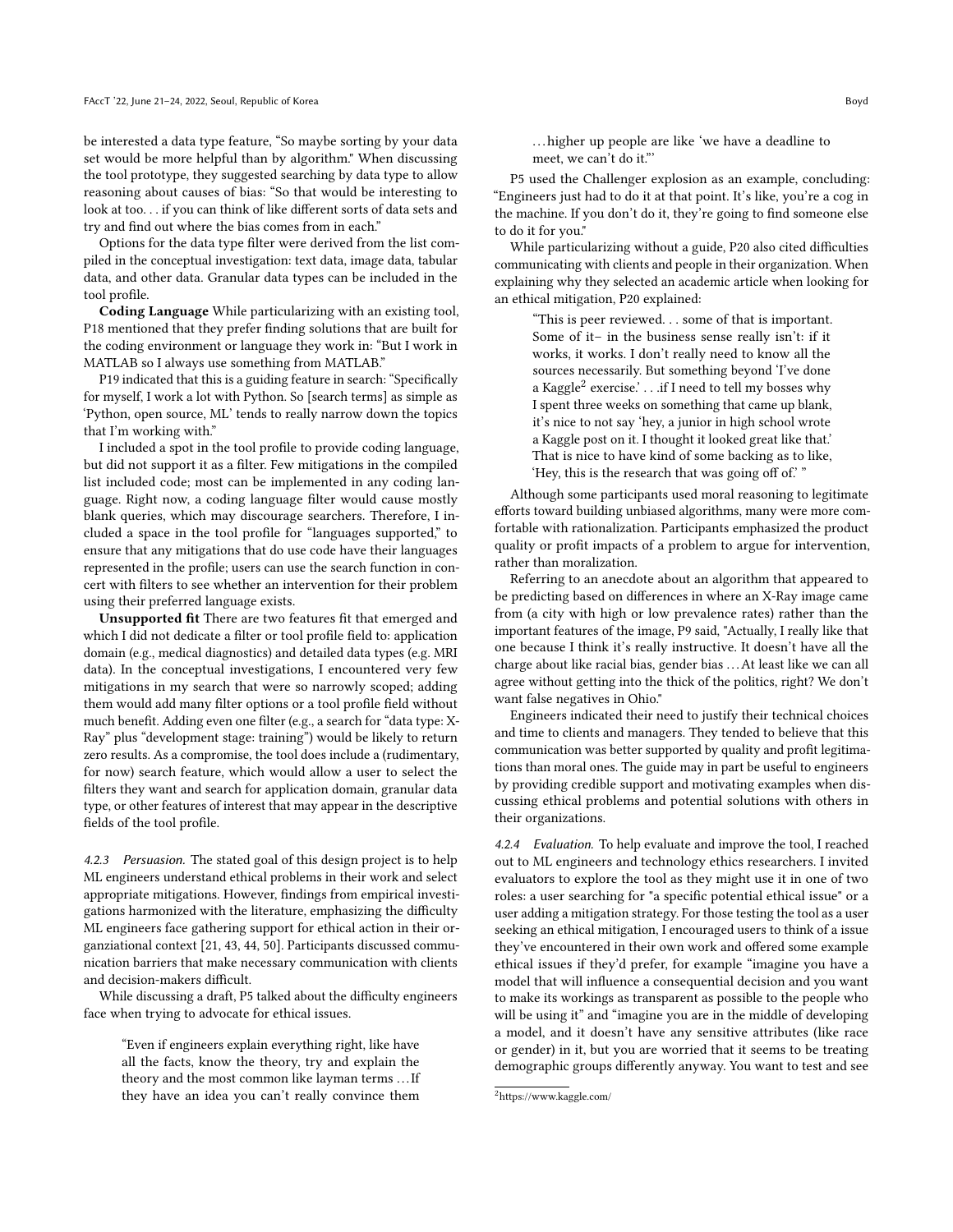if there's something unfair going on." For those testing the tool as a user adding a mitigation strategy, asked testers to trying filling out the submission form for a strategy they are aware of that is not already represented or for one of a set of examples I offered.

Two engineers and two ethics researchers offered comments. Four suggestions were implemented based on their feedback:

- Users should see radio buttons (instead of check boxes) when selecting filters. Radio buttons communicate that one option can be selected at a time, where check boxes suggest that users can select more than one. Radio buttons risk implying that one option should be chosen for every filter set, which I consider to be limiting: I hope users select as few filters as are useful to maximize results returned and to encourage adapting interventions across circumstances. However, feedback made it clear that confusion generated by check boxes outweighed this concern.
- Users should be able to see how many results are returned with each search. "Displaying [number of results] results" at the top of the tool profiles list helps users orient themselves and understand how many options they have. It also may help people assess the landscape of options and or search for gaps.
- Users should be able to see which filters are active when filter sets are collapsed. The "Active filters" box was added so that users can see which filters are acting on the result set.
- Users should be able to clear all filters with one click. Users can now select "clear all filters."

Known Issues One of the technology ethics researchers who reviewed the tool pointed me to an article urging AI ethicists to consider the cultural and regional context when designing guidelines for AI. Before implementing this, we need to carefully consider whether the regions or countries of the publication, author(s) origin, or author(s) institutions should be considered; how to deal with multi-authored papers; and how to present and enable useful search for this information. I will seek more feedback and consider the above questions further before implementing this feature.

For now, search is rudimentary: if you enter a single word as a search term, exact matches will be returned (e.g., "race" will return results with "race" in them, but not "racial" or "ethnic.") This is the most pressing issue and was noticed by evaluators: users are accustomed to very responsive search features. However, they are costly. I welcome contributions through github to improve the search feature, otherwise, the search feature will headline applications for grants to fund improvements.

## 4.3 Future Development

A technology ethics researcher noted the potential for the tool to be adapted to support group work. I can imagine the interface allowing participants to bookmark and share tool profiles with one another or to collaborate on project-specific lists. I am excited about the prospect of expanding or tailoring the ML ethics tool to support group work and believe that further research is needed to understand how to support teams as they particularize and judge.

New interventions for ethical machine learning are released often. I am aware of several additional interventions that need to be added, and I am sure there are more, especially if academic papers are not published about them or if they are published in venues I am not aware of. I am eager to welcome others interested in machine learning ethics, builders of tools, and students to help expand the list of included tools. Any user can submit a tool profile through the "Contribute New Strategy" feature, where the profile draft will go to an administrator (me, for now) for approval to ensure quality.

Finally, ML engineers do not the only relatively high-power actors in this circumstance, and their actions are constrained by decisions made by their managers, product designers, clients, executives, and others. I encourage folks to consider designing up to intervene in the recognition, particularization, and judgment of other high-power actors in this system.

# 5 CONCLUSION

This project won't solve ML bias.

First, ML engineers are not causing bias. The training data they are using to build their models reflect the faults of the sociotechnical systems that generated them. ML development represents a good opportunity to intervene because it is somewhat upstream. Addressing bias in ML systems to assess risk for parole won't fix the diffuse upstream sources of bias in legislation, law enforcement, courts, prisons, employment, health care, housing and more, but it can prevent those various bias types from being propagated and reified by yet another system: a particularly impactful, opaque, and difficult to change one. In order to pursue justice effectively, society must identify and address the diffuse upstream sources of bias.

Fortunately, addressing bias in the design ML systems does not hinder the effort to attack bias at the source, nor will success at a better, larger justice movement render this one a waste. Just like studying up, designing up is a "yes, and" project: in order to catch and address ethical problems in a complex and dynamic social system, we need actors all along a design pipeline to be engaged. We can and should design plug-ins for users that block cookies; recruit managers, engineers, and educators who are committed to aligned technology; elect regulators who understand the technology and are interested in disrupting harms; encourage companies who invest in potentially harmful technology to protect human values; and to rigorously research the data ecosystem that fuels ML technology. We should also encourage decision-makers to consider the option not to build the system at all [\[4,](#page-9-29) [7\]](#page-9-30).

So we won't solve bias with a field guide. What did this project accomplish? We now have a search tool for ML ethics strategies. Anyone can add to it, and using its open source code, anyone can expand, tailor, or re-purpose it. It can be used in education to raise awareness of the sources and types of ethical problems in ML: I imagine teachers assigning students to create a tool profile as a way to engage students with the technical workings of innovative ethical mitigations as well as a way to keep the tool up to date. Firms can use the tool in training, at once introducing trainees to a tool that can help them avoid ethical breeches and signaling to new hires the importance of ethical awareness in their work. It being open source will allow firms to customize it to fit their context; used this way, it could offer organizational infrastructure for ethical design [\[44\]](#page-10-13) Researchers can use it to publicize their interventions and to identify gaps in existing ones.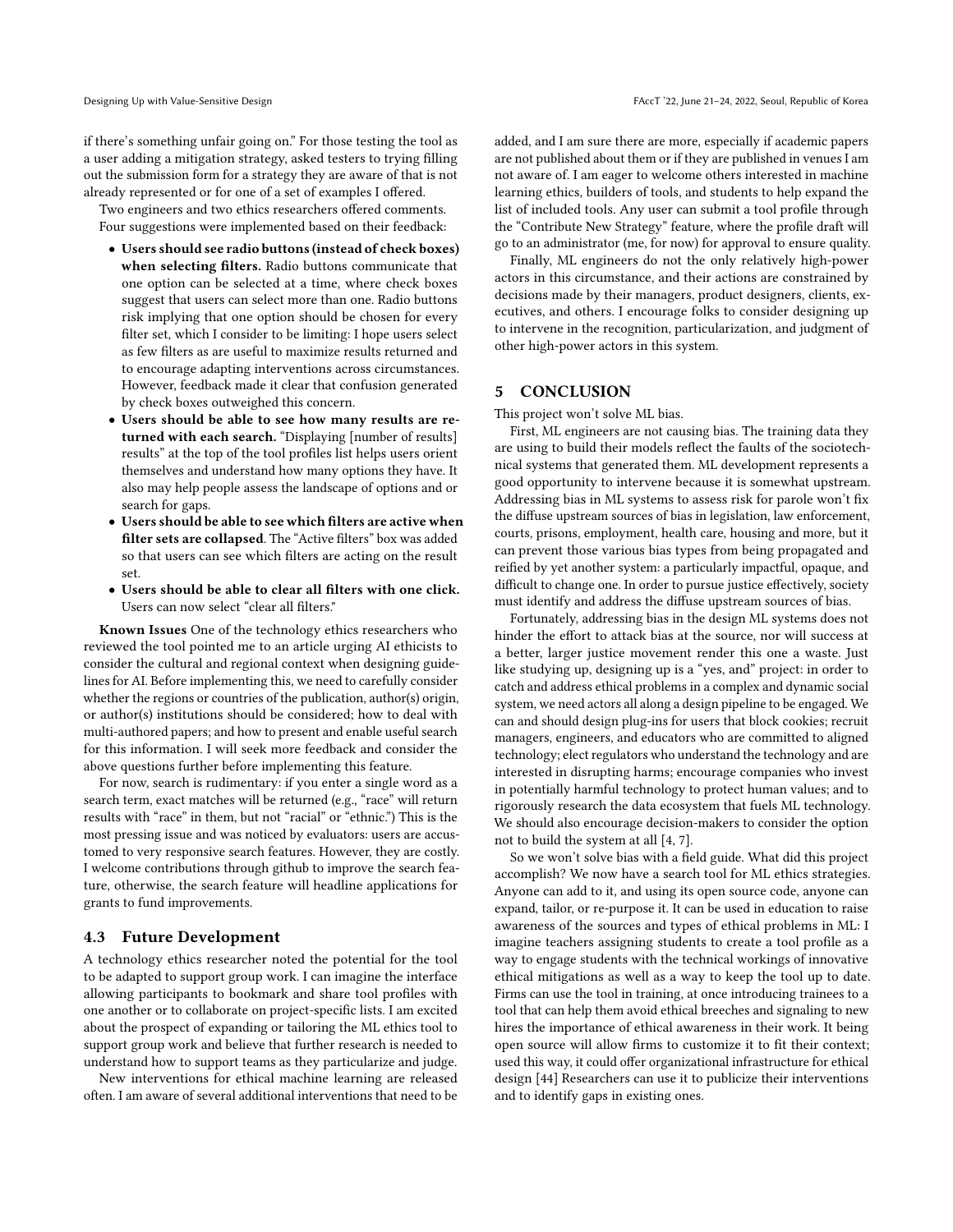This project also uncovered some features of ML Engineers' views and particularization habits that can serve researchers and designers and demonstrated that ethical sensitivity can be used as a framework to support design.

Most participants were fluent in moral evaluation as a legitimation, but sometimes hesitated to use it. Those who want to discuss ethical concerns with machine learning engineers may benefit from preferring a quality framing to discuss concerns, rather than a moral one. Another way of interpreting this finding is as call to promote moral discussions as part of engineers' education and job tasks. We found that ML engineers are often most interested in the "how" of an intervention. Marking this information clearly or surfacing it in an interface will make it easier for ML engineers to adopt an intervention. Further, if a person hoping to intervene in the development practices of ML engineers wants an ML engineer to see something, they may consider placing it somewhere in the path to "how," for example in code or tutorials

Finally, findings from this design project have implications for the product managers and executives that oversee ML development. Engineers must be be empowered to bring up potential ethical issues. Managers should work to convince engineers that they will not be replaced or punished if they express ethical concerns, but rather that their technical knowledge and ethical perceptions are valued. Give them resources about, training for, and time to implement ethical mitigations. Firms are welcome and encouraged to use the ML ethics tool designed here, or fork the project and develop one tailored to their firm or domain. ML engineers are uniquely positioned to notice, understand, and prevent potential downstream harms from the technology they build. Let them.

#### REFERENCES

- <span id="page-9-14"></span>[1] Philip Adler, Casey Falk, Sorelle A. Friedler, Tionney Nix, Gabriel Rybeck, Carlos Scheidegger, Brandon Smith, and Suresh Venkatasubramanian. 2018. Auditing black-box models for indirect influence. 54, 1 (2018), 95–122. [https://doi.org/10.](https://doi.org/10.1007/s10115-017-1116-3) [1007/s10115-017-1116-3](https://doi.org/10.1007/s10115-017-1116-3)
- <span id="page-9-2"></span>[2] Julia Angwin and Jeff Larson. 2016. Machine Bias. [https://www.propublica.org/](https://www.propublica.org/article/machine-bias-risk-assessments-in-criminal-sentencing) [article/machine-bias-risk-assessments-in-criminal-sentencing](https://www.propublica.org/article/machine-bias-risk-assessments-in-criminal-sentencing)
- <span id="page-9-9"></span>[3] Chelsea Barabas, Colin Doyle, JB Rubinovitz, and Karthik Dinakar. 2020. Studying up: reorienting the study of algorithmic fairness around issues of power. In Proceedings of the 2020 Conference on Fairness, Accountability, and Transparency (New York, NY, USA) (FAT\* '20). Association for Computing Machinery, 167–176. <https://doi.org/10.1145/3351095.3372859>
- <span id="page-9-29"></span>[4] Solon Barocas, Asia J. Biega, Benjamin Fish, Jędrzej Niklas, and Luke Stark. 2020. When not to design, build, or deploy. In Proceedings of the 2020 Conference on Fairness, Accountability, and Transparency (FAT\* '20). Association for Computing Machinery, New York, NY, USA, 695.<https://doi.org/10.1145/3351095.3375691>
- <span id="page-9-13"></span>[5] Solon Barocas and Andrew D. Selbst. 2016. Big data's disparate impact. (2016). [https://papers.ssrn.com/sol3/papers.cfm?abstract\\_id=2477899](https://papers.ssrn.com/sol3/papers.cfm?abstract_id=2477899)
- <span id="page-9-12"></span>[6] Marguerite Barry, Aphra Kerr, and Oliver Smith. 2020. Ethics on the ground: from principles to practice. In Proceedings of the 2020 Conference on Fairness, Accountability, and Transparency (FAT\* '20). Association for Computing Machinery, New York, NY, USA, 688.<https://doi.org/10.1145/3351095.3375684>
- <span id="page-9-30"></span>[7] Eric P.S. Baumer and M. Six Silberman. 2011. When the implication is not to design (technology). In Proceedings of the SIGCHI Conference on Human Factors in Computing Systems. ACM, Vancouver BC Canada, 2271–2274. [https://doi.org/](https://doi.org/10.1145/1978942.1979275) [10.1145/1978942.1979275](https://doi.org/10.1145/1978942.1979275)
- <span id="page-9-20"></span>[8] Yahav Bechavod and Katrina Ligett. 2017. Learning Fair Classifiers: A Regularization-Inspired Approach. abs/1707.00044 (2017).
- <span id="page-9-21"></span>[9] Alex Beutel, Jilin Chen, Zhe Zhao, and Ed H. Chi. 2017. Data Decisions and Theoretical Implications when Adversarially Learning Fair Representations. (2017). arXiv[:1707.00075](https://arxiv.org/abs/1707.00075)<http://arxiv.org/abs/1707.00075>
- <span id="page-9-15"></span>[10] Tolga Bolukbasi, Kai-Wei Chang, James Y Zou, Venkatesh Saligrama, and Adam T Kalai. 2016. Man is to Computer Programmer as Woman is to Homemaker? Debiasing Word Embeddings. In Advances in Neural Information Processing Systems 29, D. D. Lee, M. Sugiyama, U. V. Luxburg, I. Guyon, and R. Garnett (Eds.). Curran Associates, Inc., 4349–4357. [http://papers.nips.cc/paper/6228-man-is-to-computer-](http://papers.nips.cc/paper/6228-man-is-to-computer-programmer-as-woman-is-to-homemaker-debiasing-word-embeddings.pdf)
- <span id="page-9-8"></span>[11] Karen Boyd and Katie Shilton. 2022. Adapting Ethical Sensitivity as a Construct to Study Technology Design Teams. (2022).
- <span id="page-9-11"></span>[12] Karen L. Boyd. 2021. Datasheets for Datasets help ML Engineers Notice and Understand Ethical Issues in Training Data. Proceedings of the ACM on Human-Computer Interaction 5, CSCW2 (Oct. 2021), 438:1–438:27. [https://doi.org/10.](https://doi.org/10.1145/3479582) [1145/3479582](https://doi.org/10.1145/3479582)
- <span id="page-9-16"></span>[13] Joy Buolamwini and Timnit Gebru. 2018. Gender shades: Intersectional accuracy disparities in commercial gender classification. In Conference on fairness, accountability and transparency. 77–91.
- <span id="page-9-17"></span>[14] Aylin Caliskan, Joanna J. Bryson, and Arvind Narayanan. 2017. Semantics derived automatically from language corpora contain human-like biases. 356, 6334 (2017), 183–186.<https://doi.org/10.1126/science.aal4230> arXiv[:1608.07187](https://arxiv.org/abs/1608.07187)
- <span id="page-9-22"></span>[15] Flavio Calmon, Dennis Wei, Bhanukiran Vinzamuri, Karthikeyan Natesan Ramamurthy, and Kush R Varshney. 2017. Optimized Pre-Processing for Discrimination Prevention. In Advances in Neural Information Processing Systems 30, I. Guyon, U. V. Luxburg, S. Bengio, H. Wallach, R. Fergus, S. Vishwanathan, and R. Garnett (Eds.). Curran Associates, Inc., 3992–4001. [http://papers.nips.cc/paper/6988](http://papers.nips.cc/paper/6988-optimized-pre-processing-for-discrimination-prevention.pdf) [optimized-pre-processing-for-discrimination-prevention.pdf](http://papers.nips.cc/paper/6988-optimized-pre-processing-for-discrimination-prevention.pdf)
- <span id="page-9-0"></span> $\int_{0}^{1}$  Sarah Carrelian Carrelian Carrelian Carrelian Carrelian Carrelian Carrelian Carrelian Carrelian Carrelian Carrelian Carrelian Carrelian Carrelian Carrelian Carrelian Carrelian Carrelian Carrelian Carrelian Carr data-driven technology for mental health. <https://doi.org/10.1080/09638237.2020.1714011> Publisher: Routledge \_eprint: https://doi.org/10.1080/09638237.2020.1714011.
- <span id="page-9-25"></span>[17] L. Elisa Celis, Sayash Kapoor, Farnood Salehi, and Nisheeth Vishnoi. 2019. Controlling Polarization in Personalization: An Algorithmic Framework. In Proceedings of the Conference on Fairness, Accountability, and Transparency (FAT\* '19). Association for Computing Machinery, New York, NY, USA, 160–169. <https://doi.org/10.1145/3287560.3287601>
- <span id="page-9-23"></span>[18] L. Elisa Celis, Damian Straszak, and Nisheeth K. Vishnoi. 2018. Ranking with Fairness Constraints. (2018). arXiv[:1704.06840](https://arxiv.org/abs/1704.06840)<http://arxiv.org/abs/1704.06840>
- <span id="page-9-1"></span>[19] Stevie Chancellor, Michael L. Birnbaum, Eric D. Caine, Vincent M. B. Silenzio, and Munmun De Choudhury. 2019. A Taxonomy of Ethical Tensions in Inferring Mental Health States from Social Media. In Proceedings of the Conference on Fairness, Accountability, and Transparency (FAT\* '19). Association for Computing Machinery, New York, NY, USA, 79–88.<https://doi.org/10.1145/3287560.3287587>
- <span id="page-9-24"></span>[20] Yeounoh Chung, Tim Kraska, Neoklis Polyzotis, Ki Hyun Tae, and Steven Euijong Whang. 2019. Slice Finder: Automated Data Slicing for Model Validation. In 2019 IEEE 35th International Conference on Data Engineering (ICDE). 1550–1553. <https://doi.org/10.1109/ICDE.2019.00139> ISSN: 2375-026X.
- <span id="page-9-10"></span>[21] Henriette Cramer, Jean Garcia-Gathright, Sravana Reddy, Aaron Springer, and Romain Takeo Bouyer. 2019. Translation, Tracks & Data: an Algorithmic Bias Effort in Practice. In Extended Abstracts of the 2019 CHI Conference on Human Factors in Computing Systems (CHI EA '19). Association for Computing Machinery, New York, NY, USA, 1–8.<https://doi.org/10.1145/3290607.3299057>
- <span id="page-9-4"></span>[22] Kate Crawford. 2019. Halt the use of facial-recognition technology until it is regulated. Nature 572, 7771 (Aug. 2019), 565–565. [https://doi.org/10.1038/d41586-](https://doi.org/10.1038/d41586-019-02514-7) [019-02514-7](https://doi.org/10.1038/d41586-019-02514-7) Bandiera\_abtest: a Cg\_type: World View Number: 7771 Publisher: Nature Publishing Group Subject\_term: Computer science, Society, Policy.
- <span id="page-9-26"></span>[23] Maria De-Arteaga, Alexey Romanov, Hanna Wallach, Jennifer Chayes, Christian Borgs, Alexandra Chouldechova, Sahin Geyik, Krishnaram Kenthapadi, and Adam Tauman Kalai. 2019. Bias in Bios: A Case Study of Semantic Representation Bias in a High-Stakes Setting. In Proceedings of the Conference on Fairness, Accountability, and Transparency (FAT\* '19). Association for Computing Machinery, New York, NY, USA, 120–128.<https://doi.org/10.1145/3287560.3287572>
- <span id="page-9-18"></span>[24] Lucas Dixon, John Li, Jeffrey Sorensen, Nithum Thain, and Lucy Vasserman. 2018. Measuring and Mitigating Unintended Bias in Text Classification. In Proceedings of the 2018 AAAI/ACM Conference on AI, Ethics, and Society (New Orleans LA USA). ACM, 67–73.<https://doi.org/10.1145/3278721.3278729>
- <span id="page-9-6"></span>[25] Finale Doshi-Velez and Been Kim. 2017. Towards A Rigorous Science of Interpretable Machine Learning. (2017). arXiv[:1702.08608](https://arxiv.org/abs/1702.08608) [http://arxiv.org/abs/1702.](http://arxiv.org/abs/1702.08608) [08608](http://arxiv.org/abs/1702.08608)
- <span id="page-9-27"></span>[26] Marina Drosou, H.v. Jagadish, Evaggelia Pitoura, and Julia Stoyanovich. 2017. Diversity in Big Data: A Review. 5, 2 (2017), 73–84. [https://doi.org/10.1089/big.](https://doi.org/10.1089/big.2016.0054) [2016.0054](https://doi.org/10.1089/big.2016.0054) Publisher: Mary Ann Liebert, Inc., publishers.
- <span id="page-9-19"></span>[27] Sorelle A. Friedler, Carlos Scheidegger, and Suresh Venkatasubramanian. 2016. On the (im)possibility of fairness. (2016). arXiv[:1609.07236](https://arxiv.org/abs/1609.07236) [http://arxiv.org/abs/](http://arxiv.org/abs/1609.07236) [1609.07236](http://arxiv.org/abs/1609.07236)
- <span id="page-9-5"></span>[28] Sorelle A. Friedler, Carlos Scheidegger, Suresh Venkatasubramanian, Sonam Choudhary, Evan P. Hamilton, and Derek Roth. 2018. A comparative study of fairness-enhancing interventions in machine learning. (2018). arXiv[:1802.04422](https://arxiv.org/abs/1802.04422) <http://arxiv.org/abs/1802.04422>
- <span id="page-9-7"></span>[29] Batya Friedman. 1996. Value-sensitive design. 3, 6 (1996), 16–23. [http://dl.acm.](http://dl.acm.org/citation.cfm?id=242493) [org/citation.cfm?id=242493](http://dl.acm.org/citation.cfm?id=242493)
- <span id="page-9-28"></span>[30] Timnit Gebru, Jamie Morgenstern, Briana Vecchione, Jennifer Wortman Vaughan, Hanna Wallach, Hal Daumeé III, and Kate Crawford. 2018. Datasheets for Datasets. (2018). arXiv[:1803.09010](https://arxiv.org/abs/1803.09010)<http://arxiv.org/abs/1803.09010>
- <span id="page-9-3"></span>[31] Ben Green and Yiling Chen. 2019. Disparate Interactions: An Algorithm-in-the-Loop Analysis of Fairness in Risk Assessments. In Proceedings of the Conference on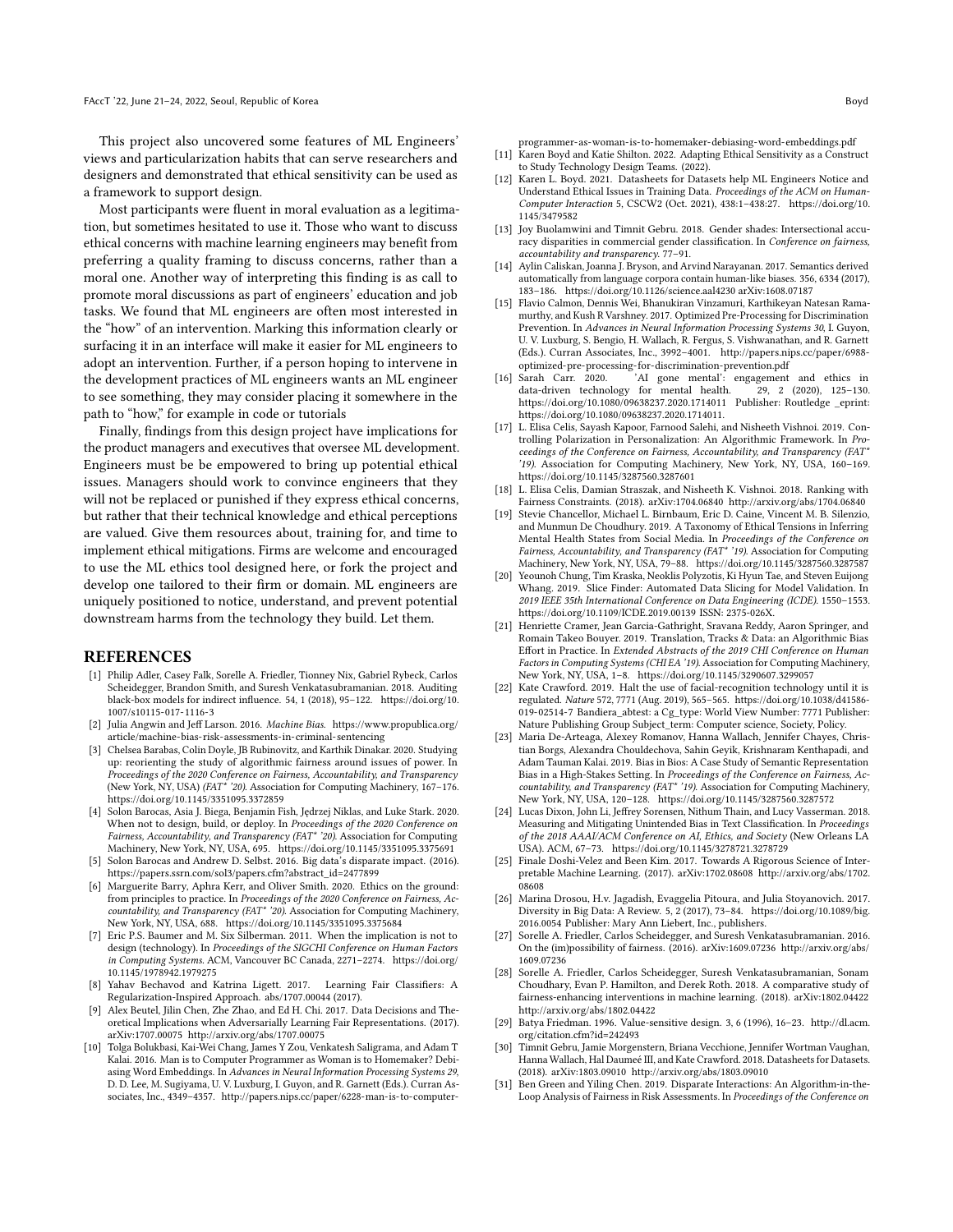Fairness, Accountability, and Transparency (FAT\* '19). Association for Computing Machinery, New York, NY, USA, 90–99.<https://doi.org/10.1145/3287560.3287563>

- <span id="page-10-6"></span>[32] Daniel Greene, Anna Lauren Hoffmann, and Luke Stark. 2019. Better, Nicer, Clearer, Fairer: A Critical Assessment of the Movement for Ethical Artificial Intelligence and Machine Learning.<https://doi.org/10.24251/HICSS.2019.258> Accepted: 2019-01-03T00:00:45Z.
- <span id="page-10-11"></span>[33] Hugh Gusterson. 1997. Studying Up Revisited. PoLAR: Political and Legal Anthropology Review 20, 1 (1997), 114–119.<https://doi.org/10.1525/pol.1997.20.1.114>
- <span id="page-10-27"></span>[34] Marc Hanheide, Moritz Göbelbecker, Graham S. Horn, Andrzej Pronobis, Kristoffer Sjöö, Alper Aydemir, Patric Jensfelt, Charles Gretton, Richard Dearden, Miroslav Janicek, Hendrik Zender, Geert-Jan Kruijff, Nick Hawes, and Jeremy L. Wyatt. 2017. Robot task planning and explanation in open and uncertain worlds. 247 (2017), 119–150.<https://doi.org/10.1016/j.artint.2015.08.008>
- <span id="page-10-23"></span>[35] Moritz Hardt, Eric Price, and Nati Srebro. 2016. Equality of Opportunity in Supervised Learning.<https://openreview.net/forum?id=S1btBvZOZr>
- <span id="page-10-24"></span>[36] Tatsunori B. Hashimoto, Megha Srivastava, Hongseok Namkoong, and Percy Liang. 2018. Fairness Without Demographics in Repeated Loss Minimization. (2018). arXiv[:1806.08010](https://arxiv.org/abs/1806.08010)<http://arxiv.org/abs/1806.08010>
- <span id="page-10-29"></span>[37] Kenneth Holstein, Jennifer Wortman Vaughan, Hal Daumé III, Miro Dudík, and Hanna Wallach. 2018. Improving fairness in machine learning systems: What do industry practitioners need? (2018).<https://doi.org/10.1145/3290605.3300830> arXiv[:1812.05239](https://arxiv.org/abs/1812.05239)
- <span id="page-10-3"></span>[38] Ben Hutchinson and Margaret Mitchell. 2019. 50 Years of Test (Un)fairness: Lessons for Machine Learning. In Proceedings of the Conference on Fairness, Accountability, and Transparency (FAT\* '19). Association for Computing Machinery, New York, NY, USA, 49–58.<https://doi.org/10.1145/3287560.3287600>
- <span id="page-10-14"></span>[39] Lily Irani. 2019. (2019). Consortium for the Science of Sociotechnical Systems Research Summer Institute 2019.
- <span id="page-10-15"></span>[40] Lilly C. Irani and M. Six Silberman. 2013. Turkopticon: interrupting worker invisibility in amazon mechanical turk. In Proceedings of the SIGCHI Conference on Human Factors in Computing Systems (New York, NY, USA) (CHI '13). Association for Computing Machinery, 611–620.<https://doi.org/10.1145/2470654.2470742>
- <span id="page-10-4"></span>[41] Niki Kilbertus, Adrià Gascón, Matt J. Kusner, Michael Veale, Krishna P. Gummadi, and Adrian Weller. 2018. Blind Justice: Fairness with Encrypted Sensitive Attributes. (2018). arXiv[:1806.03281](https://arxiv.org/abs/1806.03281)<http://arxiv.org/abs/1806.03281>
- <span id="page-10-20"></span>[42] Niki Kilbertus, Mateo Rojas Carulla, Giambattista Parascandolo, Moritz Hardt, Dominik Janzing, and Bernhard Schölkopf. 2017. Avoiding Discrimination through Causal Reasoning. In Advances in Neural Information Processing Systems 30, I. Guyon, U. V. Luxburg, S. Bengio, H. Wallach, R. Fergus, S. Vishwanathan, and R. Garnett (Eds.). Curran Associates, Inc., 656–666. [http://papers.nips.cc/](http://papers.nips.cc/paper/6668-avoiding-discrimination-through-causal-reasoning.pdf) [paper/6668-avoiding-discrimination-through-causal-reasoning.pdf](http://papers.nips.cc/paper/6668-avoiding-discrimination-through-causal-reasoning.pdf)
- <span id="page-10-31"></span>[43] Michael Madaio, Lisa Egede, Hariharan Subramonyam, Jennifer Wortman Vaughan, and Hanna Wallach. 2022. Assessing the Fairness of AI Systems: AI Practitioners' Processes, Challenges, and Needs for Support. Proceedings of the ACM on Human-Computer Interaction 6, CSCW1 (April 2022), 52:1–52:26. <https://doi.org/10.1145/3512899>
- <span id="page-10-13"></span>[44] Michael A. Madaio, Luke Stark, Jennifer Wortman Vaughan, and Hanna Wallach. 2020. Co-Designing Checklists to Understand Organizational Challenges and Opportunities around Fairness in AI. In Proceedings of the 2020 CHI Conference on Human Factors in Computing Systems. Association for Computing Machinery, New York, NY, USA, 1–14.<https://doi.org/10.1145/3313831.3376445>
- <span id="page-10-21"></span>[45] Rishabh Mehrotra, Ashton Anderson, Fernando Diaz, Amit Sharma, Hanna Wallach, and Emine Yilmaz. 2017. Auditing Search Engines for Differential Satisfaction Across Demographics. (2017), 626–633. [https://doi.org/10.1145/3041021.](https://doi.org/10.1145/3041021.3054197) [3054197](https://doi.org/10.1145/3041021.3054197) arXiv[:1705.10689](https://arxiv.org/abs/1705.10689)
- <span id="page-10-30"></span>[46] Margaret Mitchell, Simone Wu, Andrew Zaldivar, Parker Barnes, Lucy Vasserman, Ben Hutchinson, Elena Spitzer, Inioluwa Deborah Raji, and Timnit Gebru. 2019. Model Cards for Model Reporting. (2019), 220–229. [https://doi.org/10.1145/](https://doi.org/10.1145/3287560.3287596) [3287560.3287596](https://doi.org/10.1145/3287560.3287596) arXiv[:1810.03993](https://arxiv.org/abs/1810.03993)
- <span id="page-10-10"></span>[47] Laura Nader. 1972. Up the Anthropologist: Perspectives Gained From Studying Up. (1972).<https://eric.ed.gov/?id=ED065375>
- <span id="page-10-0"></span>[48] Ziad Obermeyer and Sendhil Mullainathan. 2019. Dissecting Racial Bias in an Algorithm that Guides Health Decisions for 70 Million People. In Proceedings of the Conference on Fairness, Accountability, and Transparency (FAT\* '19). Association for Computing Machinery, New York, NY, USA, 89. [https://doi.org/10.1145/](https://doi.org/10.1145/3287560.3287593) [3287560.3287593](https://doi.org/10.1145/3287560.3287593)
- <span id="page-10-1"></span>[49] Cathy O'Neil. 2016. Weapons of Math Destruction: How Big Data Increases Inequality and Threatens Democracy. Crown.
- <span id="page-10-32"></span>[50] Bogdana Rakova, Jingying Yang, Henriette Cramer, and Rumman Chowdhury. 2021. Where Responsible AI meets Reality: Practitioner Perspectives on Enablers for Shifting Organizational Practices. Proceedings of the ACM on Human-Computer Interaction 5, CSCW1 (April 2021), 7:1–7:23.<https://doi.org/10.1145/3449081>
- <span id="page-10-17"></span>[51] James Rest, Darcia Narvaez, Muriel J. Bebeau, and Stephen J. Thoma. 1999. Postconventional moral thinking: A neo-Kohlbergian approach. Lawrence Erlbaum Associates Publishers. Pages: ix, 229.
- <span id="page-10-18"></span>[52] James R. Rest. 1982. A Psychologist Looks at the Teaching of Ethics. 12, 1 (1982), 29–36.<https://doi.org/10.2307/3560621>
- <span id="page-10-7"></span>[53] Jeffrey Saltz, Michael Skirpan, Casey Fiesler, Micha Gorelick, Tom Yeh, Robert Heckman, Neil Dewar, and Nathan Beard. 2019. Integrating Ethics within Machine Learning Courses. 19, 4 (2019), 1–26.<https://doi.org/10.1145/3341164>
- <span id="page-10-19"></span>[54] D. Sculley, Gary Holt, Daniel Golovin, Eugene Davydov, Todd Phillips, Dietmar Ebner, Vinay Chaudhary, Michael Young, Jean-François Crespo, and Dan Dennison. 2015. Hidden Technical Debt in Machine Learning Systems. In Advances in Neural Information Processing Systems 28, C. Cortes, N. D. Lawrence, D. D. Lee, M. Sugiyama, and R. Garnett (Eds.). Curran Associates, Inc., 2503– 2511. [http://papers.nips.cc/paper/5656-hidden-technical-debt-in-machine](http://papers.nips.cc/paper/5656-hidden-technical-debt-in-machine-learning-systems.pdf)[learning-systems.pdf](http://papers.nips.cc/paper/5656-hidden-technical-debt-in-machine-learning-systems.pdf)
- <span id="page-10-12"></span>[55] Nick Seaver. 2014. Studying Up: The Ethnography of Technologists. [http:](http://ethnographymatters.net/blog/2014/03/10/studying-up/) [//ethnographymatters.net/blog/2014/03/10/studying-up/](http://ethnographymatters.net/blog/2014/03/10/studying-up/)
- <span id="page-10-2"></span>[56] Andrew D. Selbst. 2017. Disparate Impact in Big Data Policing. (2017). [https:](https://doi.org/10.2139/ssrn.2819182) [//doi.org/10.2139/ssrn.2819182](https://doi.org/10.2139/ssrn.2819182)
- <span id="page-10-9"></span>[57] Katie Shilton. 2013. Values Levers: Building Ethics into Design. 38, 3 (2013), 374–397.<https://doi.org/10.1177/0162243912436985>
- <span id="page-10-8"></span>[58] Latanya Sweeney. 2013. Discrimination in Online Ad Delivery. (2013). arXiv[:1301.6822](https://arxiv.org/abs/1301.6822)<http://arxiv.org/abs/1301.6822>
- <span id="page-10-28"></span>[59] Kristinn R. Thórisson. 2007. Integrated A.I. systems. 17, 1 (2007), 11–25. [https:](https://doi.org/10.1007/s11023-007-9055-5) [//doi.org/10.1007/s11023-007-9055-5](https://doi.org/10.1007/s11023-007-9055-5)
- <span id="page-10-22"></span>[60] Indrè Žliobaitè. 2015. A survey on measuring indirect discrimination in machine learning. (2015). arXiv[:1511.00148](https://arxiv.org/abs/1511.00148)<http://arxiv.org/abs/1511.00148>
- <span id="page-10-25"></span>[61] Indrè Žliobaitè and Bart Custers. 2016. Using sensitive personal data may be necessary for avoiding discrimination in data-driven decision models. 24, 2 (2016), 183–201.<https://doi.org/10.1007/s10506-016-9182-5>
- <span id="page-10-16"></span>[62] Kathryn Weaver, Janice Morse, and Carl Mitcham. 2008. Ethical sensitivity in professional practice: concept analysis. 62, 5 (2008), 607–618. [https://doi.org/10.](https://doi.org/10.1111/j.1365-2648.2008.04625.x) [1111/j.1365-2648.2008.04625.x](https://doi.org/10.1111/j.1365-2648.2008.04625.x)
- <span id="page-10-5"></span>[63] Maranke Wieringa. 2020. What to account for when accounting for algorithms: a systematic literature review on algorithmic accountability. In Proceedings of the 2020 Conference on Fairness, Accountability, and Transparency (FAT\* '20). Association for Computing Machinery, New York, NY, USA, 1–18. [https://doi.](https://doi.org/10.1145/3351095.3372833) [org/10.1145/3351095.3372833](https://doi.org/10.1145/3351095.3372833)
- <span id="page-10-26"></span>[64] Brian Hu Zhang, Blake Lemoine, and Margaret Mitchell. 2018. Mitigating Unwanted Biases with Adversarial Learning. In Proceedings of the 2018 AAAI/ACM Conference on AI, Ethics, and Society (New Orleans LA USA). ACM, 335–340. <https://doi.org/10.1145/3278721.3278779>

#### A SUPPLEMENTARY MATERIAL